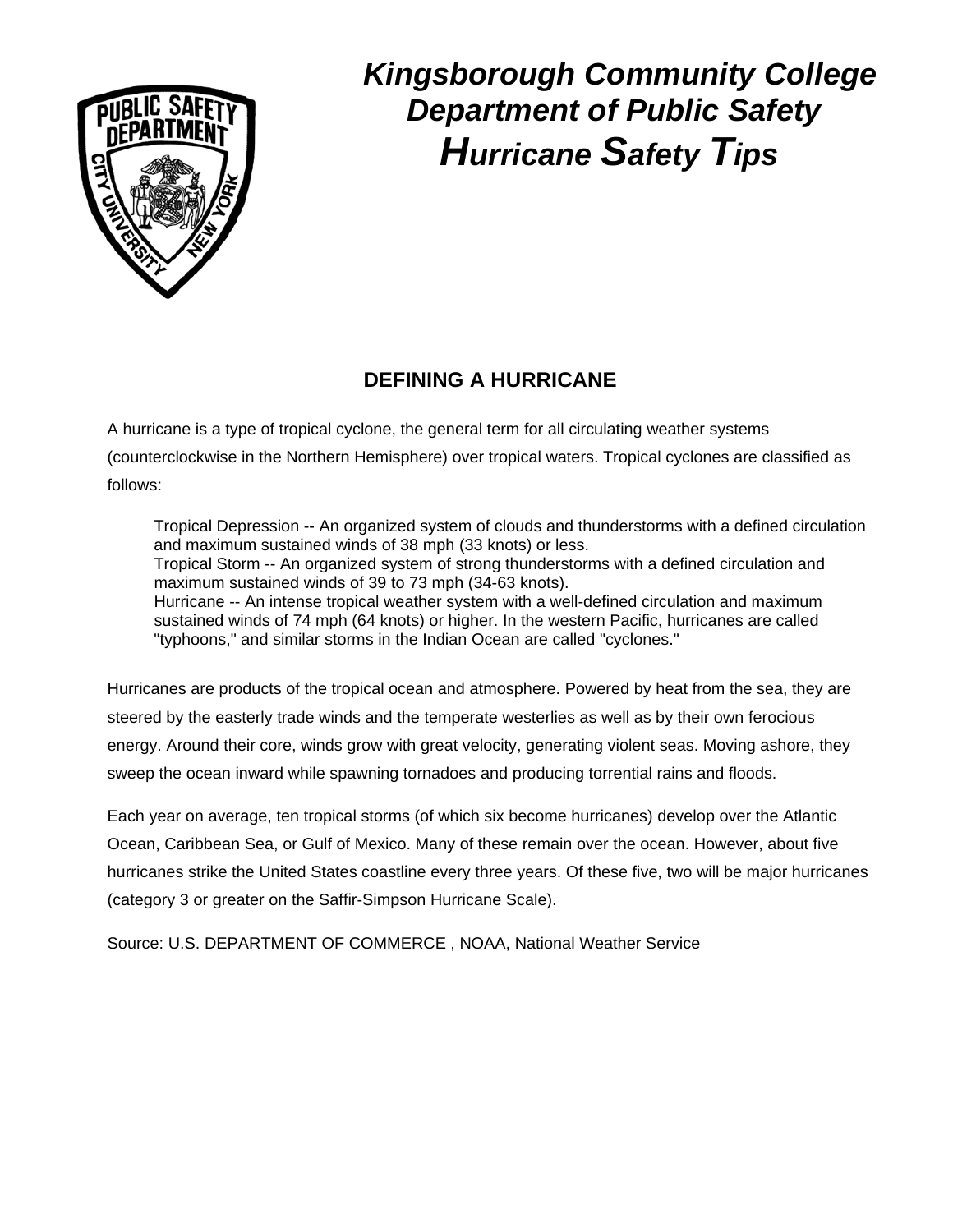### **Hurricane Scale**

All Hurricanes are dangerous, but some are more so than others. The way storm surge, wind and other factors combine determines the destructive power of a hurricane.

To make comparisons easier and to make the predicted hazards of approaching hurricanes clearer to emergency forces, hurricane forecasters at the National Oceanic and Atmospheric Administration use a disaster-potential scale which assigns storms to five categories. This can be used to give an estimate of the potential property damage and flooding expected along the coast with a hurricane Saffir-Simpson Hurricane Scale.

| Category                                                        | <b>Definition</b>              | <b>Effects</b>                                                                                                                                                                                                                                                                                                                                                                                   |
|-----------------------------------------------------------------|--------------------------------|--------------------------------------------------------------------------------------------------------------------------------------------------------------------------------------------------------------------------------------------------------------------------------------------------------------------------------------------------------------------------------------------------|
| One                                                             | <b>Winds 74-95</b><br>mph      | No real damage to building structures. Damage primarily to unanchored mobile<br>homes, shrubbery, and trees. Also, some coastal road flooding and minor pier<br>damage.                                                                                                                                                                                                                          |
| Two                                                             | Winds 96-110<br>mph            | Some roofing material, door, and window damage to buildings. Considerable<br>damage to vegetation, mobile homes, and piers. Coastal and low-lying escape<br>routes flood 2-4 hours before arrival of center. Small craft in unprotected<br>anchorages break moorings.                                                                                                                            |
| <b>Three</b>                                                    | <b>Winds 111-</b><br>$130$ mph | Some structural damage to small residences and utility buildings with a minor<br>amount of curtainwall failures. Mobile homes are destroyed. Flooding near the<br>coast destroys smaller structures with larger structures damaged by floating<br>debris. Terrain continuously lower than 5 feet above sea level (ASL) may be<br>flooded inland 8 miles or more.                                 |
| Four                                                            | <b>Winds 131-</b><br>$155$ mph | More extensive curtainwall failures with some complete roof structure failure on<br>small residences. Major erosion of beach. Major damage to lower floors of<br>structures near the shore. Terrain continuously lower than 10 feet ASL may be<br>flooded requiring massive evacuation of residential areas inland as far as 6 miles.                                                            |
| Five                                                            | Winds greater<br>than 155 mph  | Complete roof failure on many residences and industrial buildings. Some<br>complete building failures with small utility buildings blown over or away. Major<br>damage to lower floors of all structures located less than 15 feet ASL and within<br>500 yards of the shoreline. Massive evacuation of residential areas on low ground<br>within 5 to 10 miles of the shoreline may be required. |
| SOUICE LLS DEPARTMENT OF COMMERCE NOAA National Weather Service |                                |                                                                                                                                                                                                                                                                                                                                                                                                  |

#### **Saffir-Simpson Hurricane Scale**

'ARTMENT OF COMMERCE, NOAA, National Weather Serv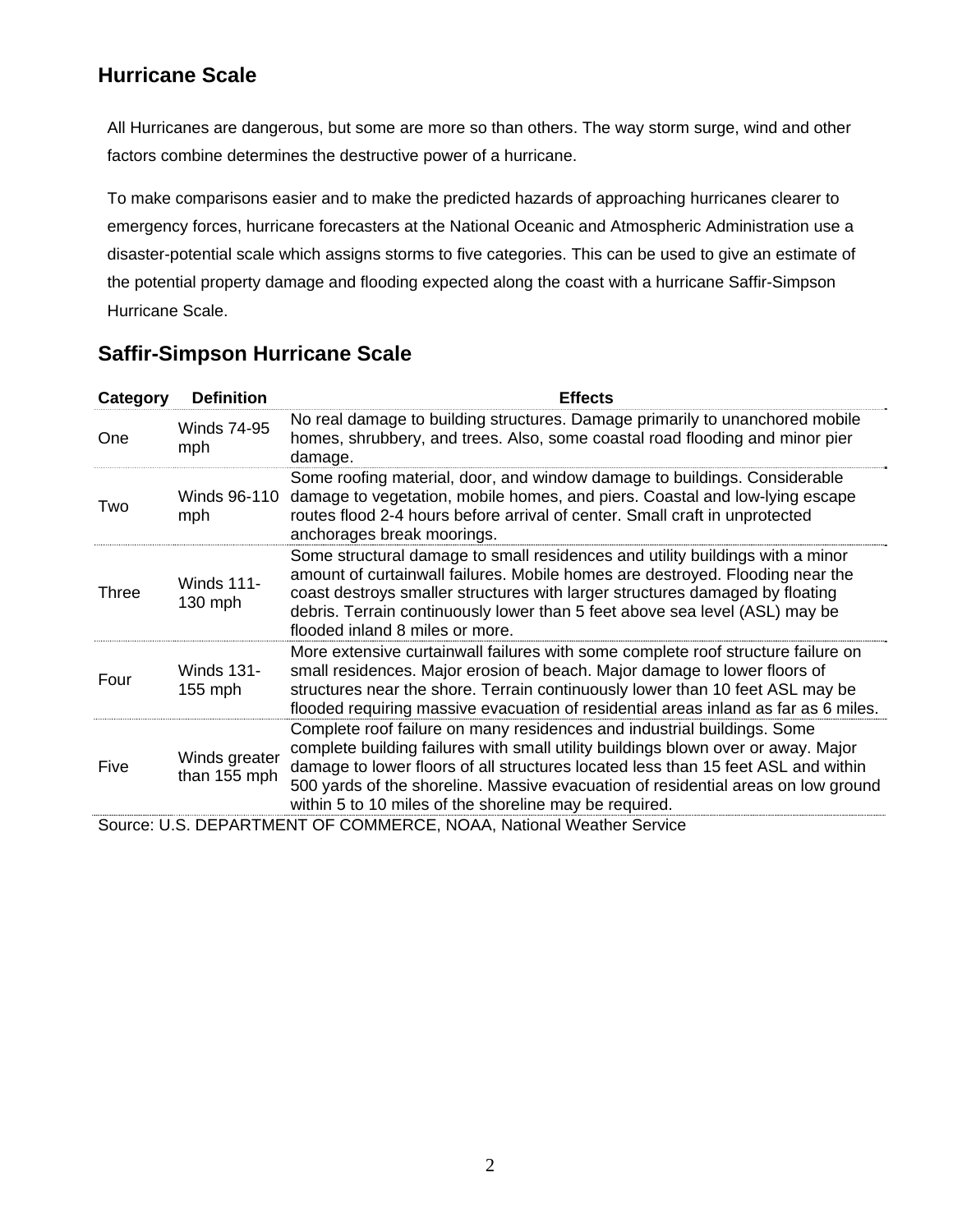#### **"Hurricane Watch"**

In preparing for the hurricane season, the first step is understanding the warnings that are issued by the National Weather Service:

A hurricane WATCH means that hurricane conditions MAY threaten an area within 24-36 hours. When a hurricane WATCH is issued, everyone in that area should listen for further advisories and be prepared to act promptly.

When a hurricane WATCH is issued, people in the affected area should:

Frequently listen to your radio, television or NOAA Weather Radio for official bulletins on the progress of the storm.

Fuel and service family vehicles. Service stations may be unable to pump fuel because of flooding or loss of electrical service.

Moor small craft or move to safe shelter.

Inspect and secure mobile home tie downs.

Tape, board or shutter all window and door openings. Wedge sliding glass doors to prevent lifting from their tracks.

Check for batteries, flashlights and battery-operated radios.

Check on your supply of canned food, first aid supplies, drinking water and medications.

Secure or bring inside lawn furniture and other loose, lightweight objects, such as garbage cans and garden tools that could become a projectile in high winds.

Have on hand an extra supply of cash.

#### **"Hurricane Warning"**

In preparing for the hurricane season, the first step is understanding the warnings that are issued by the National Weather Service:

A hurricane WARNING is issued when hurricane conditions are expected in a specified coastal area in 24 hours or less. Hurricane conditions include winds of 74 miles an hour (64 knots) and/or dangerously high tides and waves.

Actions for protection of life and property should begin immediately when the warning is issued, including:

Frequently listen to your radio, television or NOAA Weather Radio for official bulletins on the progress of the storm.

Complete preparation activities such as putting up storm shutters, storing loose objects, etc. Move valuables to upper floors.

Store drinking water in clean jugs, bottles and cooking utensils. The water system in your town could become contaminated or damaged by the storm.

Check your battery-powered equipment. Your radio may be your only link with the outside world. Emergency cooking facilities and flashlights will be essential if utility services are interrupted.

Follow instructions issued by local authorities. Leave IMMEDIATELY if told to do so.

Leave low-lying areas that may be swept by high tides or storm waves.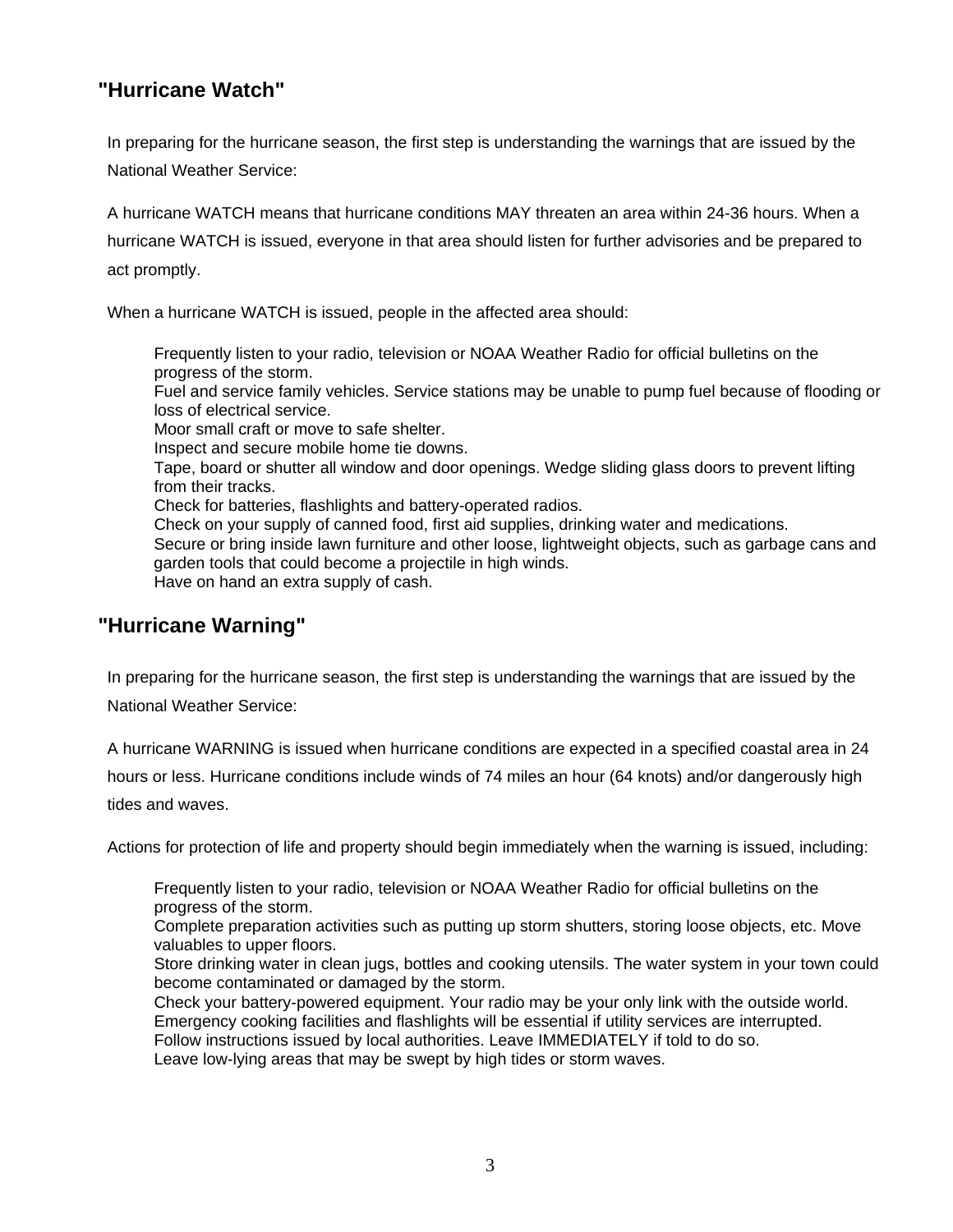If you plan to leave your home, leave early (if possible, in daylight) to avoid the last-minute rush that could leave you stranded. Stay with friends or relatives, at a low-rise inland hotel/motel, or go to a predestinated public shelter outside a flood zone.

In any case, leave mobile homes for more substantial shelter.

Notify neighbors and a family member outside of the warned area of your evacuation plans.

Put food and water out for a pet if you cannot take it with you. Public health regulations do not allow pets in public shelters, nor do most hotels/motels allow them.

#### **TERMS TO KNOW**

By international agreement, tropical cyclone is the general term for all cyclone circulations originating over

tropical waters, classified by form and intensity as follows:

Tropical disturbance: A moving area of thunderstorms in the Tropics that maintains its identity for 24 hours or more. A common phenomenon in the tropics.

Tropical depression: Rotary circulation at surface, highest constant wind speed 38 miles per hour (33 knots).

Tropical storm: Distinct rotary circulation, constant wind speed ranges 39-73 miles per hour (34-63 knots).

Hurricane: Pronounced rotary circulation, constant wind speed of 74 miles per hours (64 knots) or more.

Small craft cautionary statements. When a tropical cyclone threatens a coastal area, small craft operators are advised to remain in port or not to venture into the open sea.

Gale Warnings may be issued when winds of 39-54 miles an hour (34-47 knots) are expected. Storm Warnings may be issued when winds of 55-73 miles an hour (48-63 knots) are expected. If a hurricane is expected to strike a coastal area, gale or storm warnings will not usually precede hurricane warnings.

A Hurricane Watch is issued for a coastal area when there is a threat of hurricane conditions within 24-36 hours.

A Hurricane Warning is issued when hurricane conditions are expected in a specified coastal area in 24 hours or less. Hurricane conditions include winds of 74 miles an hour (64 knots) and/or dangerously high tides and waves. Actions for protection of life and property should begin immediately when the warning is issued.

Flash Flood Watch means a flash flood is possible in the area; stay alert. Flash Flood Warning means a flash flood is imminent; take immediate action.

Tornadoes spawned by hurricanes sometimes produce severe damage and casualties. If a tornado is reported in your area, a warning will be issued.

Source: U.S. DEPARTMENT OF COMMERCE, NOAA, National Weather Service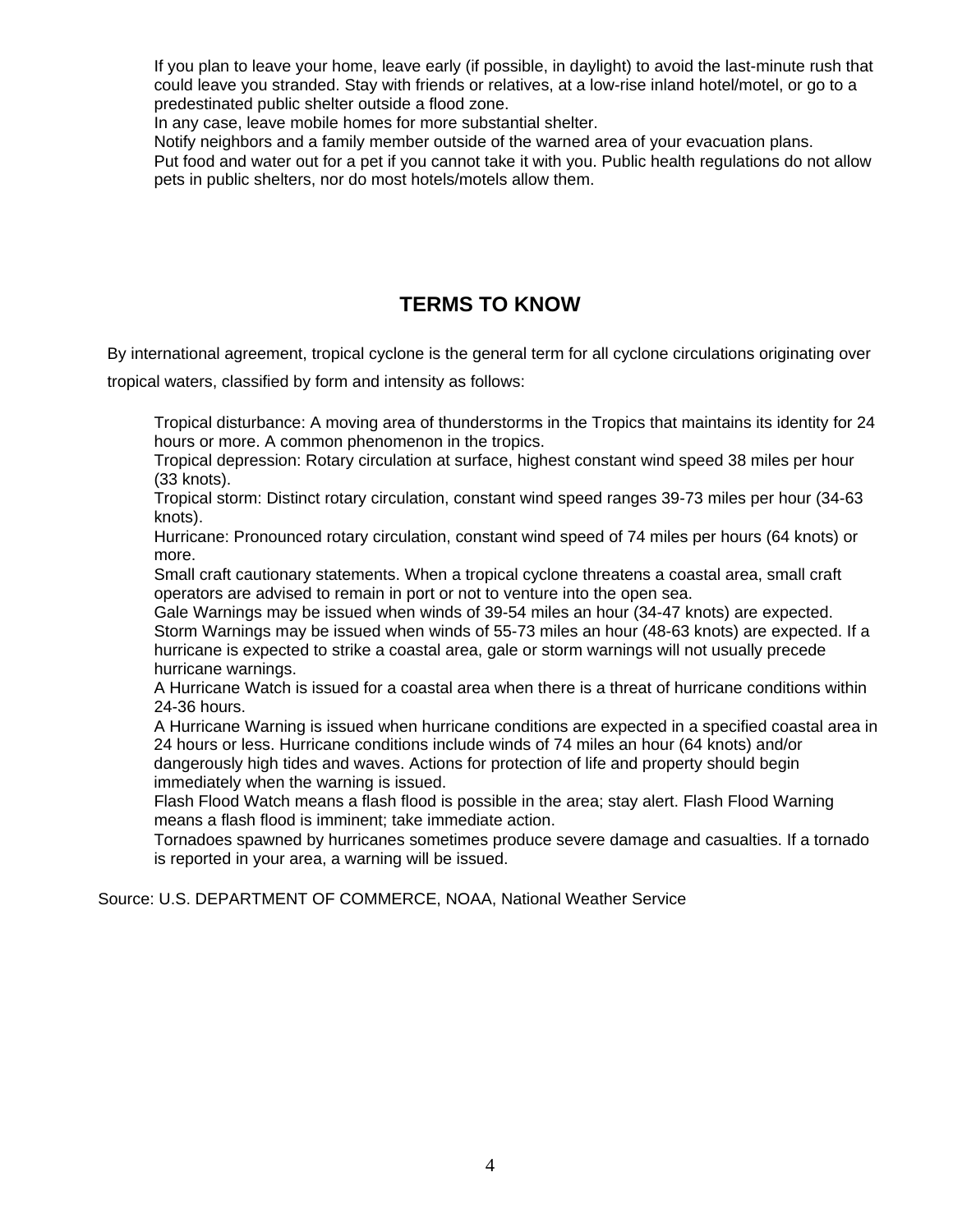#### **BE PREPARED**

In preparing for the 2004 Hurricane Season, make plans for action:

Know the hurricane risks in your area. Learn the storm surge history and elevation of your area. Learn safe routes inland.

Learn the location of official shelters.

Ensure that enough non-perishable food and water supplies are on hand.

Have at least a one week supply of medications on hand.

Obtain and store materials, such as plywood, necessary to properly secure your home.

Clear loose and clogged rain gutters and downspouts.

Keep trees and shrubbery trimmed of dead wood.

Review your insurance policy.

Determine where to move your boat in an emergency.

Make plans now on what to do with your pets should you be required to evacuate your residence.

Public health regulations do not allow pets in public shelters, nor do most hotels/motels allow them.

Individuals with special needs or others requiring more information should contact their County Emergency Management Office.

#### **Family Emergency Supplies**

Have these items in your residence ready to use in the event of an emergency:

Flashlights with extra batteries. Keep flashlights with extra, fresh batteries and keep them beside your bed and in several other locations. Do not use matches.

Portable radio with extra batteries. Most telephones will be out of order or limited to emergency use. The radio, including NOAA Weather Radio, will be the best source of emergency information.

First aid kit / first aid skills. Keep your first-aid kit well stocked and in a central location. Take basic first-aid and CPR courses. Keep your skills current.

Fire extinguisher. Your fire extinguisher should be suitable for all types of fires and should be easily accessible. Teach all family members how to use it.

Food. Store a three-day supply of food for each person. Items such as canned or dehydrated food, powdered milk and canned juices can be rotated into your daily diet and replenished on a regular basis. Include food for infants or the elderly, snack foods and items such as a non-electric can opener, cooking utensils, paper/plastic plates and plastic utensils.

Water. Store a 3-day supply of water (one gallon per person per day). Store in air-tight containers and replace them every six months. Keep a disinfectant, such as iodine tablets or chlorine bleach, to purify water, if necessary.

Extra blankets and clothing may be required to keep warm. Sturdy shoes protect feet from broken glass and debris.

Alternate cooking source. Store barbecue, charcoal, starter and matches in case utilities are out of service. Do not use these methods of cooking within a confined area.

Special items for infant, elderly, or disabled family members. Have at least a one week supply of medications and foods for infants and those on special diets.

Tools. Have a crescent or pipe wrench to turn off gas and water if necessary and know the location of the shut-off valves.

Important documents should be stored in a waterproof container. Examples: insurance policies, medical records, bank account numbers, Social Security card, etc. Also, checkbook, cash, credit cards, ATM cards.

#### **Family Response Plan**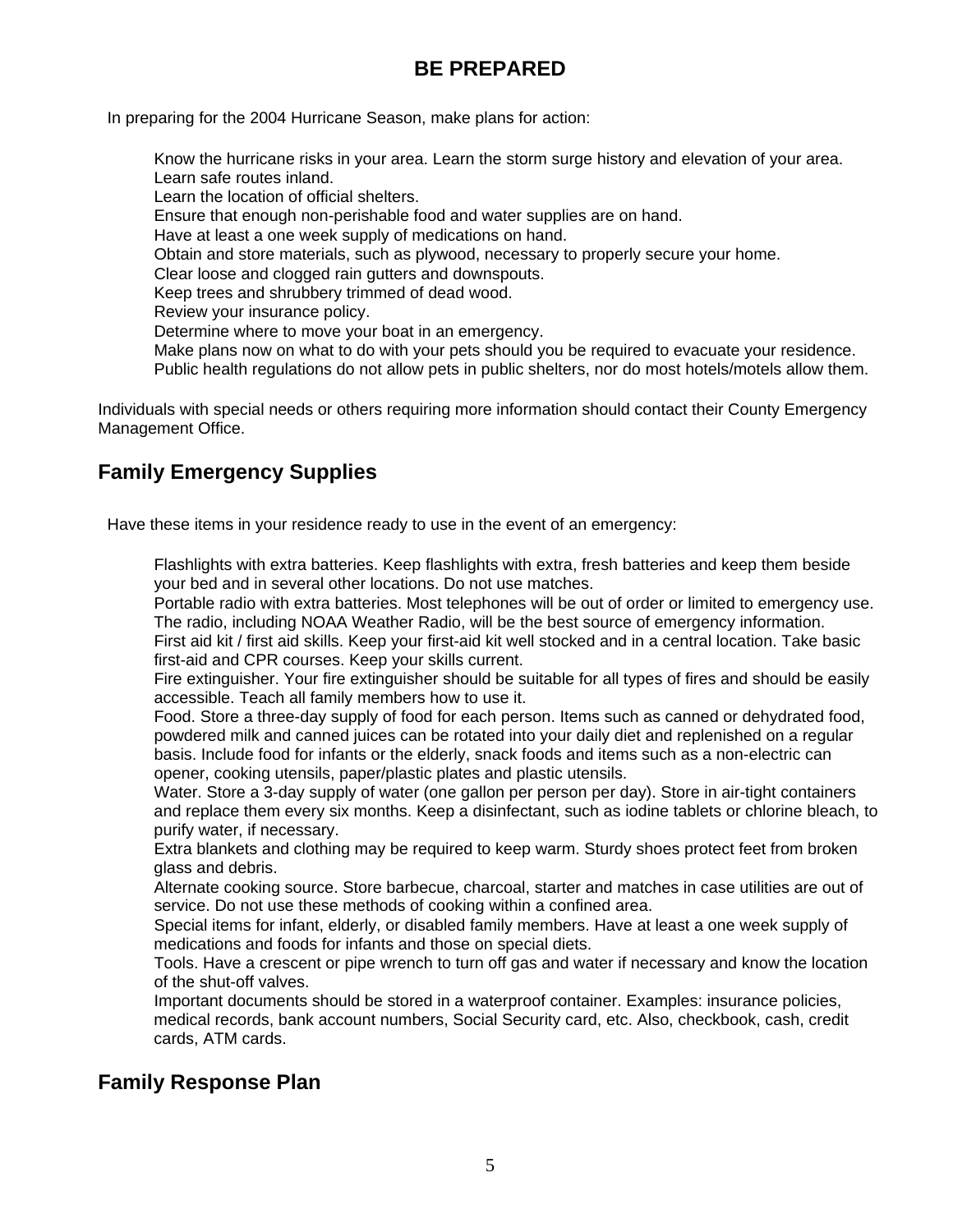Prepare a plan for your family and loved ones in advance of hazardous weather. You should:

Contact your local National Weather Service office or Emergency Management office to learn what types of disasters could occur and how you should respond.

Learn the warning signals and evacuation plans of your community.

Know the Emergency Alert System radio and television stations in your area that will carry official information. Also, monitor NOAA Weather Radio broadcasts, if possible.

Discuss with family members what they should do in the event of a disaster, such as a hurricane or severe storm. Pick two places to meet: a spot outside your home for an emergency, such as a fire, and a place away from your neighborhood in case you cannot return home.

Designate an out-of-area friend or relative whom separated family members should call to report their whereabouts. Make certain all family members have the phone number.

Make a plan now for what to do with your pets if you need to evacuate.

Check your home and property for potential hazards to see what actions need to be taken to ensure your safety and to protect your belongings.

Check your insurance coverage. Flood damage is not usually covered by homeowners insurance. Inventory household items with photographs.

Install safety features in your residence such as smoke detectors and fire extinguishers.

Know how and when to turn off water, gas and electricity in your home.

Know where the designated shelters are within your community and how to get to them.

Determine if your family has any special needs and develop a plan for meeting those needs. For example: If you have a family member on a life-support system, does your electric utility know about it?

Post emergency telephone numbers by phones.

Teach all family members, including children, how and when to call 911 or your local EMS phone number.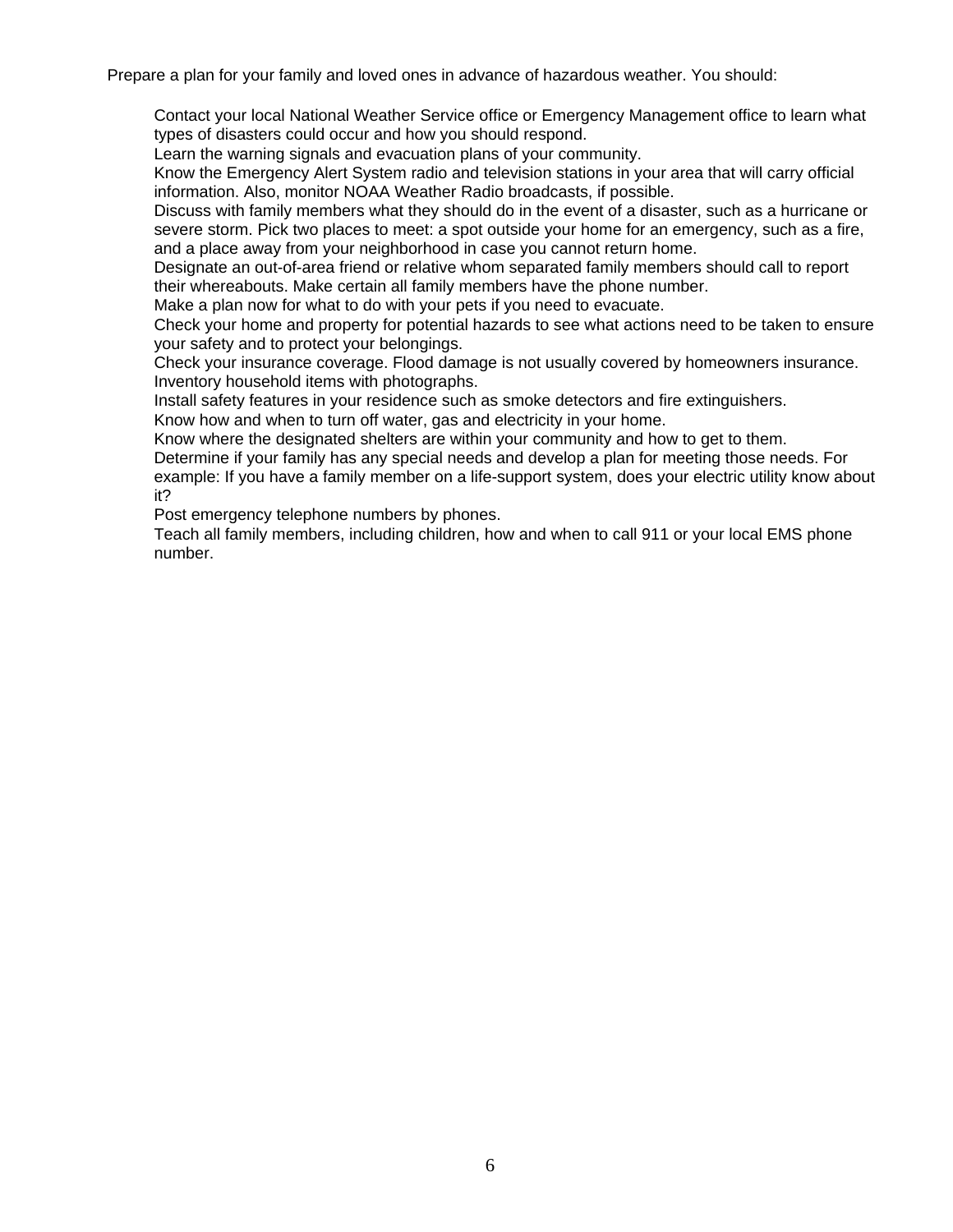#### **WEATHERING THE STORM**

As a major hurricane, or weather event, approaches, it is vitally important to listen to weather advisories and to be prepared to take action.

Modern weather forecasting provides the opportunity to prepare for a major hurricane days in advance. During this time it is important to: check home emergency supply kits for flashlights (avoid using candles which can be a fire hazard), portable radio and TV, cell phone chargers (especially ones that can be used in an auto to recharge cell phones), extra batteries; adequate food and water for each family members for at least three to five days; get cash (ATM machines can lose power during and after a storm); make arrangements for pets; secure yard items; put up window protection; prepare to evacuate early if instructed to do so.

Follow these tips as the hurricane / coastal storm approaches:

- 1. If you are traveling, find safe shelter immediately.
- 2. If you are at home or at work:
	- $\circ$  Only stay in a home if you have NOT been ordered to leave. Stay inside a well constructed building.
	- $\circ$  In structures, such as a home, examine the building and plan in advance what you will do if winds become strong. Strong winds can produce deadly missiles and structural failure.
	- o Turn refrigerator to maximum cold and open only when necessary.
	- o Turn off utilities if told to do so by authorities.
	- o Turn off propane tanks.
	- o Unplug major appliances.
	- o Fill large containers with water.
- 3. If winds become strong:
	- o Stay away from windows and doors even if they are covered. Take refuge in a small interior room, closet or hallway.
	- o Close all interior doors. Secure and brace external doors.
	- $\circ$  If you are in a two-story house, go to an interior first-floor room, such as a bathroom or closet.
	- $\circ$  If you are in a multiple-story building and away from the water, go to the first or second floors and take refuge in the halls or other interior rooms away from the windows.
	- o Lie on the floor under a table or another sturdy object.
	- $\circ$  Remain indoors during the hurricane. Do not be fooled by the "eye" or the lull that occurs as the storm center moves overhead. The other side of the hurricane "eye" has winds that will rapidly increase and will come from the opposite direction.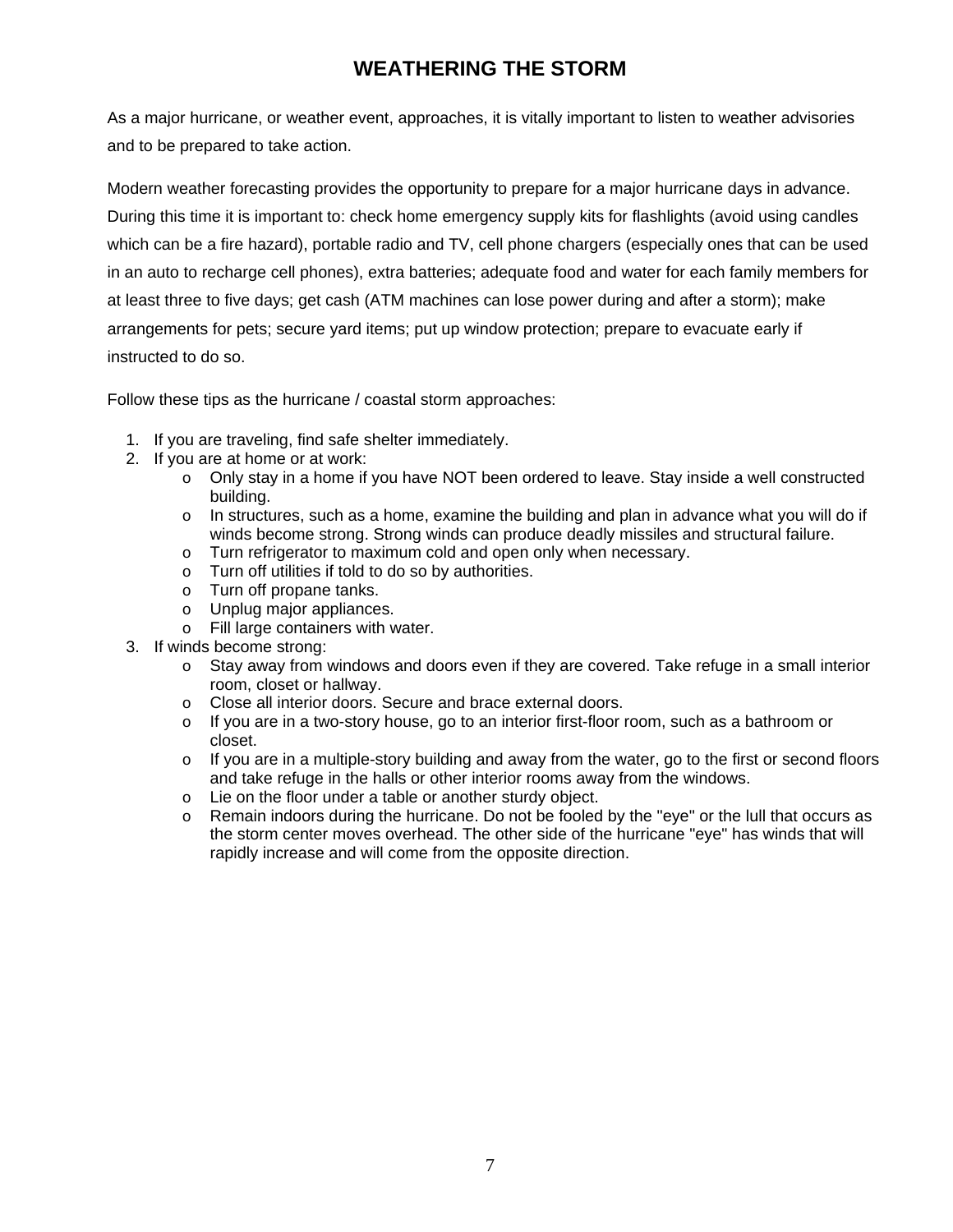#### **EVACUATION**

If an EVACUATION is ordered by local government officials:

If instructed to leave - do so! The temptation to "tough it out" can put lives at risk - yours and the personnel who may be sent on an otherwise avoidable rescue mission.

Follow the instructions and advice of local government officials. If you are advised to evacuate, do so promptly. If you are advised to go to a certain location, go there. Do not go anywhere else.

If certain travel routes are advised, use those routes rather than trying to find short cuts. If you are told to shut off water, gas or electrical service to your home before leaving, do so. Also, find out from the broadcast reports where emergency housing and feeding stations are located, in case you need to use them.

Leave as soon as officials instruct that you do to avoid being marooned on flooded highways. Make certain you have enough fuel for your car.

As you travel, keep listening to the radio for additional instructions.

Watch for washed-out roads, earth slides, broken water or sewer mains, loose or downed electrical wires and falling or fallen objects.

Watch out for areas where rivers or streams may flood suddenly.

Do not try to cross a stream or pool of water unless you are certain that the water will not be over your knees, or above the middle of the wheels of your car, all the way across. Sometimes the water will hide a bridge or part of a road that has been washed out. If you do decide it is safe to cross, put your car in low gear and drive very slowly to avoid splashing water into your engine and causing it to stop. Also, remember that your brakes may not work well after the car has been in deep water. Try them out a few times when you reach the other side.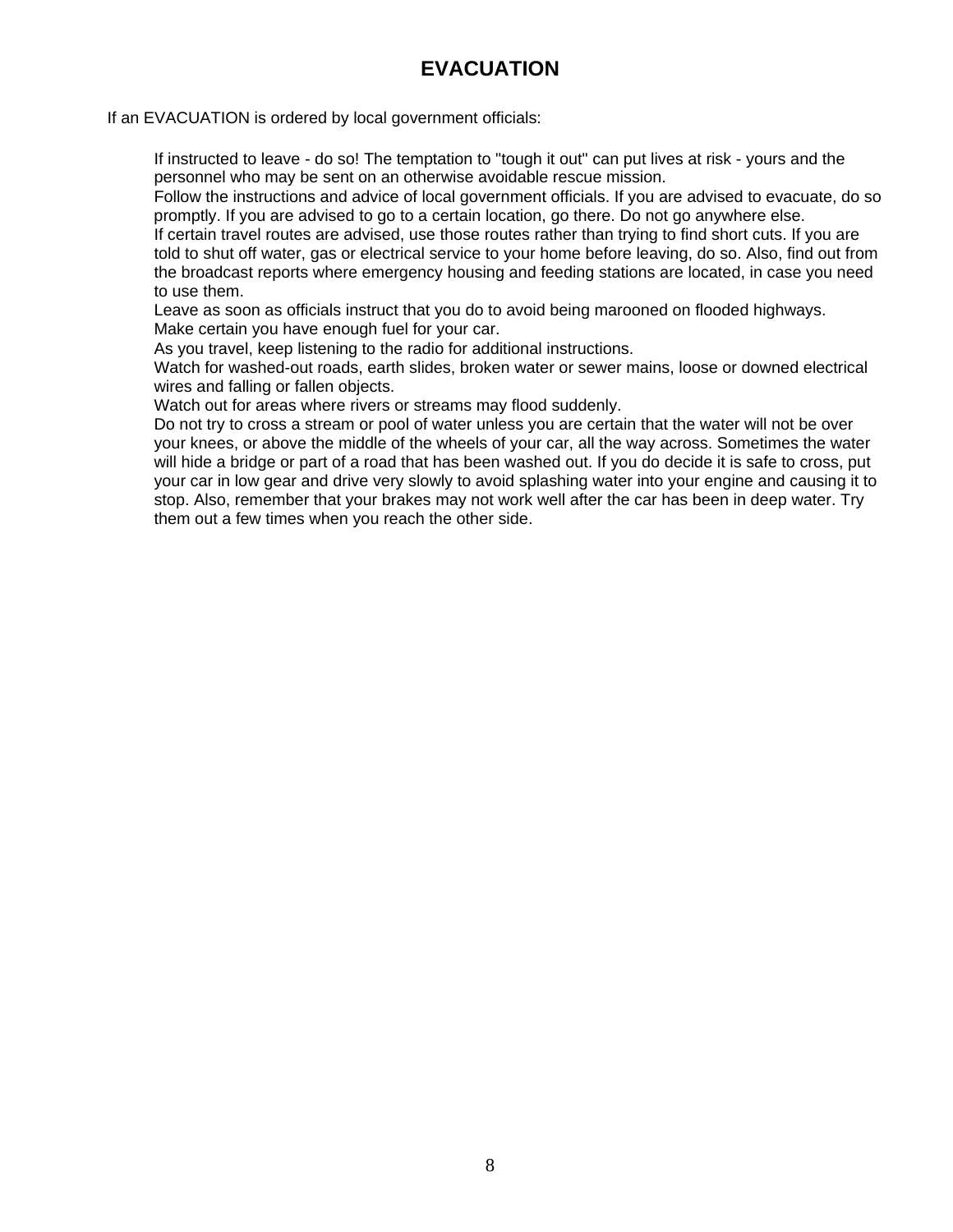#### **INLAND FLOODING**

When you hear "hurricane," think inland flooding:

Learn your vulnerability to flooding by determining the elevation of your property. Evaluate your insurance coverage; as construction grows around areas, floodplains change. If you are in a flood area, consider what mitigation measure you can do in advance.

In high flood-prone areas, keep materials on hand like sandbags, plywood, plastic sheeting, plastic garbage bags, lumber, shovels, work boots and gloves. Call your local emergency management office to learn how to construct proper protective measures around your home.

Be aware of streams, drainage channels and areas known to flood, so you or your evacuation routes are not cut off. If you choose or are told to evacuate, move to a safe area before access is cut off by flood water.

Monitor local radio / television broadcasts or NOAA Weather Radio.

Avoid driving into water of unknown depth. Moving water can quickly sweep your vehicle away. Restrict children from playing in flooded areas.

Test drinking water for potability; wells should be pumped out and the water tested before drinking. Do not use fresh food that has come in contact with floodwaters. Wash canned goods that come in contact with floodwaters with soap and hot water.

Stay away from downed power lines.